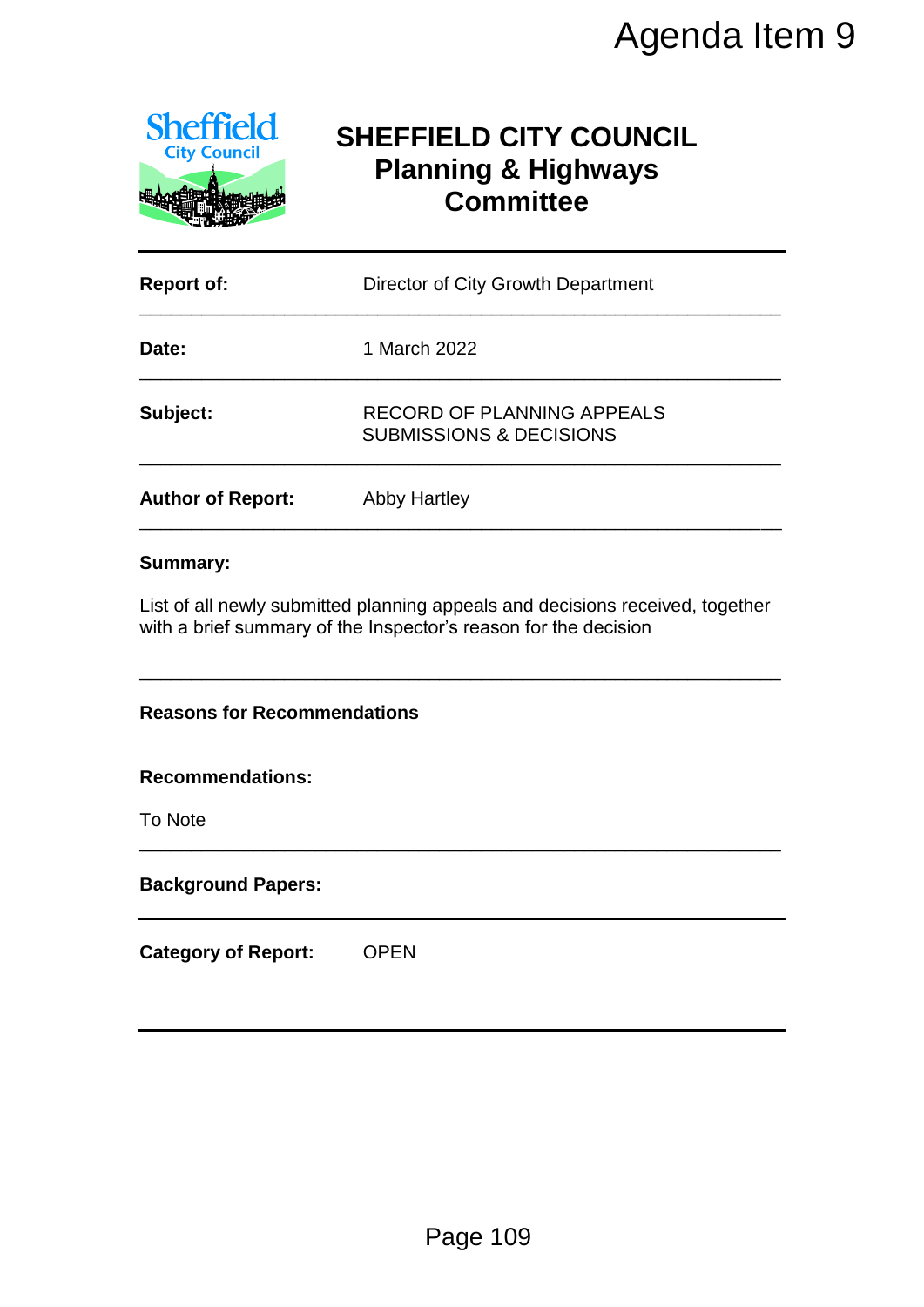REPORT TO PLANNING & HIGHWAYS COMMITTEE 1 March 2022

#### 1.0 RECORD OF PLANNING APPEALS SUBMISSIONS AND DECISIONS

This report provides a schedule of all newly submitted planning appeals and decisions received, together with a brief summary of the Secretary of State's reasons for the decisions.

# 2.0 NEW APPEALS RECEIVED

(i) An appeal has been submitted to the Secretary of State against the delegated decision of the City Council to refuse planning permission for the erection of two-storey side extension to dwellinghouse (resubmission of 21/01725/FUL) at 315 Sharrow Lane, Sheffield, S11 8AP (Case No: 21/04510/FUL).

(ii) An appeal has been submitted to the Secretary of State against the delegated decision of the City Council to refuse planning permission for the Enlargement of dwellinghouse by construction of an additional storey (total height 9.33m) at 27 Blackbrook Drive, Sheffield, S10 4LS (Case No: 21/3062/ASPN).

(iii) An appeal has been submitted to the Secretary of State against the delegated decision of the City Council to refuse planning permission for 1x internally illuminated digital advertising screen (Resubmission of 21/00893/HOARD) at City Gate, 8 St Mary's Gate, Sheffield, S1 4LW (Case No: 21/2710/HOARD).

3.0 APPEALS DECISIONS – DISMISSED

Nothing to report.

4.0 APPEALS DECISIONS – ALLOWED

Nothing to report.

5.0 CIL APPEALS DECISIONS

Nothing to report.

6.0 NEW ENFORCEMENT APPEALS

(i) An appeal has been submitted to the Secretary of State against the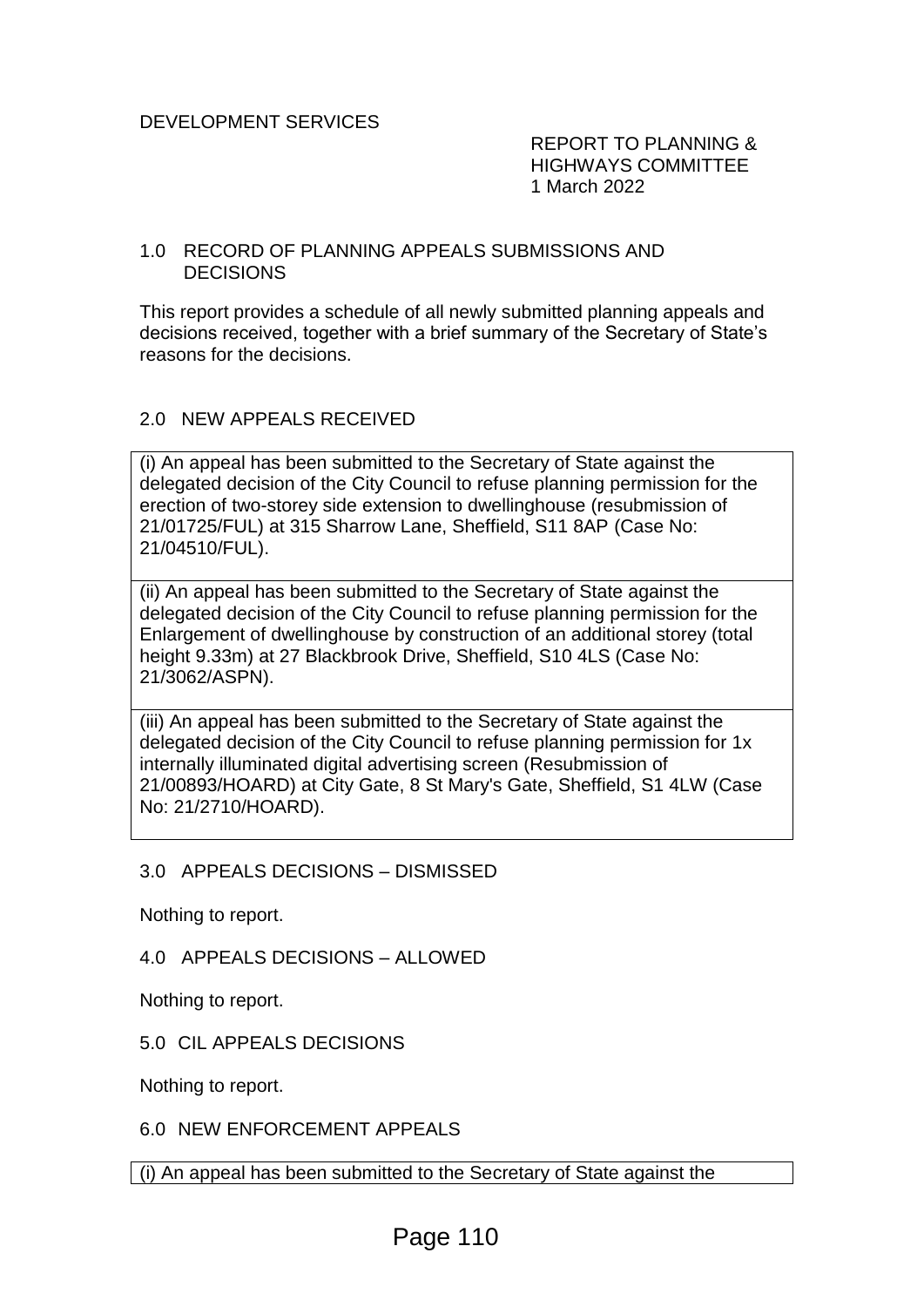Enforcement Notice served in respect of the breach of planning control as alleged in the notice which is the unauthorised:

(i) engineering operation to significantly raise the land level. (ii) change use of the Land from agriculture to residential garden use, in connection with the dwellinghouse Ivy Cottage.

(iii) construction of a retaining wall around the Land associated with the change of use in 3(ii).

And:

Various works have been carried out on the site and there may be a possible breach of planning permisison 94/1522P relating to PD rights and condition 2 regarding access and egress. Also, non-compliance with condition relating to use of external finished materials 13/01819/FUL. Further complaint received concerning works to adjacent field, to raise the levels and use it as garden to Ivy Cottage.

At field (part of) bounded by Storth Lane, Slack Fields Lane and Glen Howe Park, Wharncliffe Side, Sheffield, S35 0DW. (Case No's: 21/00567/ENUD & 18/00386/ENUHD respectively)

Planning Inspectorate Refs: APP/J4423/C/21/3289754 & APP/J4423/C/21/3289755

7.0 ENFORCEMENT APPEALS DISMISSED

Nothing to report.

8.0 ENFORCEMENT APPEALS ALLOWED

Nothing to report.

9.0 RECOMMENDATIONS

That the report be noted.

*Michael Johnson* Head of Planning *1 March 2022*